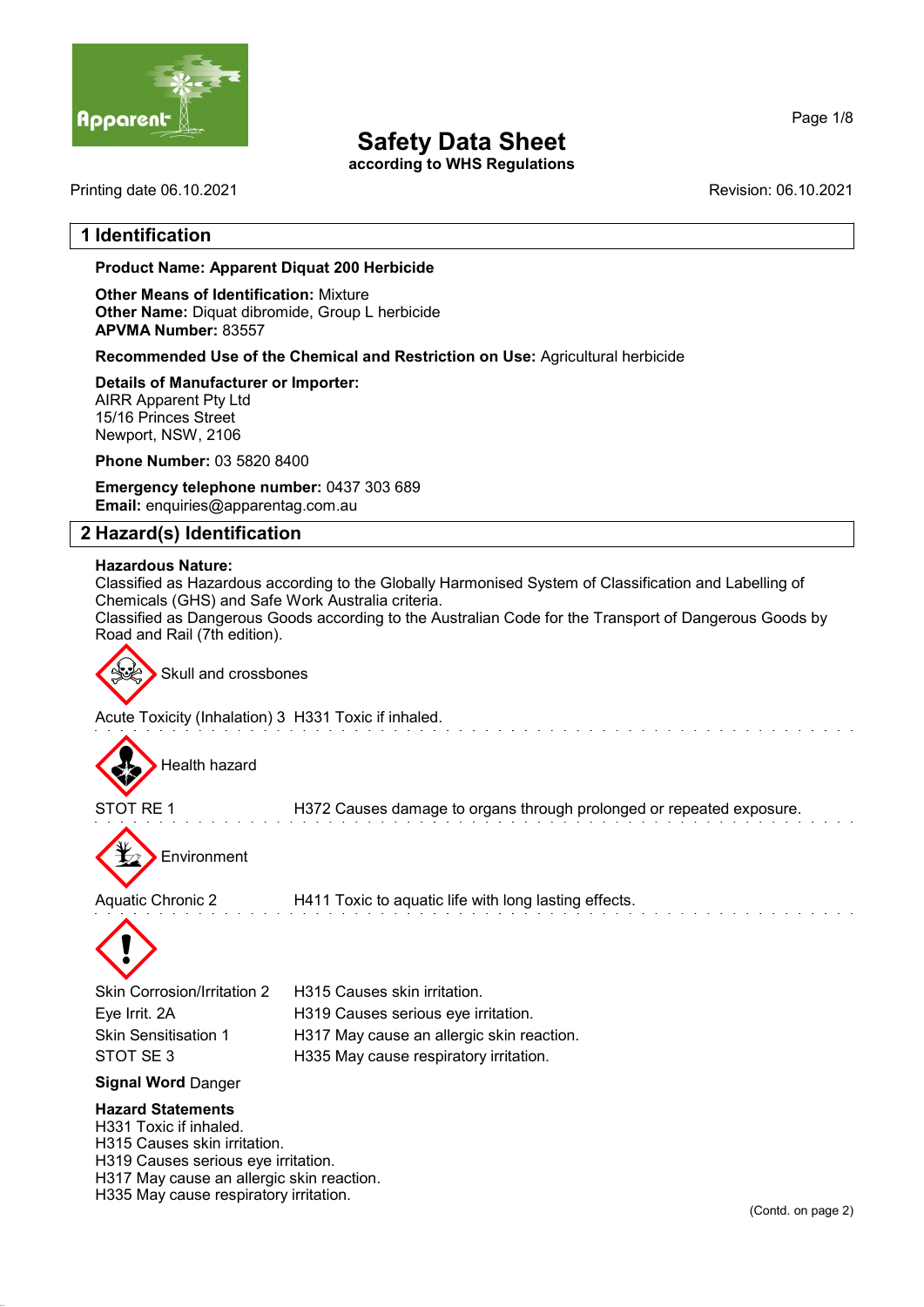Page 2/8

# Safety Data Sheet

according to WHS Regulations

Printing date 06.10.2021 Revision: 06.10.2021

#### Product Name: Apparent Diquat 200 Herbicide

(Contd. of page 1)

| H372 Causes damage to organs through prolonged or repeated exposure.<br>H411 Toxic to aquatic life with long lasting effects. |                                                                                                       |  |  |  |
|-------------------------------------------------------------------------------------------------------------------------------|-------------------------------------------------------------------------------------------------------|--|--|--|
| <b>Precautionary Statements</b>                                                                                               |                                                                                                       |  |  |  |
| P <sub>260</sub>                                                                                                              | Do not breathe dust/fume/gas/mist/vapours/spray.                                                      |  |  |  |
| P264                                                                                                                          | Wash thoroughly after handling.                                                                       |  |  |  |
| P270                                                                                                                          | Do not eat, drink or smoke when using this product.                                                   |  |  |  |
| P271                                                                                                                          | Use only outdoors or in a well-ventilated area.                                                       |  |  |  |
| P272                                                                                                                          | Contaminated work clothing should not be allowed out of the workplace.                                |  |  |  |
| P273                                                                                                                          | Avoid release to the environment.                                                                     |  |  |  |
| P <sub>280</sub>                                                                                                              | Wear protective gloves / eye protection / face protection.                                            |  |  |  |
| P302+P352                                                                                                                     | IF ON SKIN: Wash with plenty of water.                                                                |  |  |  |
| P304+P340                                                                                                                     | IF INHALED: Remove person to fresh air and keep comfortable for breathing.                            |  |  |  |
| P311                                                                                                                          | Call a POISON CENTER/doctor.                                                                          |  |  |  |
|                                                                                                                               | P305+P351+P338 IF IN EYES: Rinse cautiously with water for several minutes. Remove contact lenses, if |  |  |  |
|                                                                                                                               | present and easy to do. Continue rinsing.                                                             |  |  |  |
| P321                                                                                                                          | Specific treatment (see on this label).                                                               |  |  |  |
| P312                                                                                                                          | Call a POISON CENTER/doctor if you feel unwell.                                                       |  |  |  |
| P314                                                                                                                          | Get medical advice/attention if you feel unwell.                                                      |  |  |  |
| P362+P364                                                                                                                     | Take off contaminated clothing and wash it before reuse.                                              |  |  |  |
| P333+P313                                                                                                                     | If skin irritation or rash occurs: Get medical advice/attention.                                      |  |  |  |
| P337+P313                                                                                                                     | If eye irritation persists: Get medical advice/attention.                                             |  |  |  |
| P391                                                                                                                          | Collect spillage.                                                                                     |  |  |  |
| P403+P233                                                                                                                     | Store in a well-ventilated place. Keep container tightly closed.                                      |  |  |  |
| P405                                                                                                                          | Store locked up.                                                                                      |  |  |  |
| P <sub>501</sub>                                                                                                              | Dispose of contents/container in accordance with local/regional/national regulations.                 |  |  |  |
| Composition and Information on Ingradiants                                                                                    |                                                                                                       |  |  |  |

# 3 Composition and Information on Ingredients

#### Chemical Characterization: Mixtures

Description: Mixture of substances listed below with nonhazardous additions.

# Hazardous Components:

|  | CAS: 85-00-7   Diquat dibromide                                                                                                                                                                                                                                           |
|--|---------------------------------------------------------------------------------------------------------------------------------------------------------------------------------------------------------------------------------------------------------------------------|
|  | $\otimes$ Acute Toxicity (Inhalation) 2, H330; $\otimes$ STOT RE 1, H372; $\otimes$ Aquatic Chronic 1,<br>H410; ∧ Acute Toxicity (Oral) 4, H302; Skin Corrosion/Irritation 2, H315; Serious Eye<br>Damage/Irritation 2, H319; Skin Sensitisation 1, H317; STOT SE 3, H335 |

# 4 First Aid Measures

#### Inhalation:

If inhaled, remove to fresh air. If not breathing, give artificial respiration. If breathing is difficult, give oxygen. Seek medical attention if breathing problems develop.

#### Skin Contact:

In case of skin contact, immediately remove contaminated clothing and wash affected areas with water and soap. Seek medical attention if symptoms occur.

#### Eye Contact:

In case of eye contact, rinse with water for several minutes. Remove contact lenses, if present and easy to do. Continue rinsing for at least 15 minutes. Seek immediate medical attention.

#### Ingestion:

If swallowed, do not induce vomiting. Immediately rinse mouth with water. Give a glass of water. Never give anything by mouth to an unconscious person. Seek immediate medical attention.

#### Symptoms Caused by Exposure:

Inhalation: Toxic if inhaled. May cause respiratory irritation, headaches, nose bleeding, shortness of breath, increased secretion of mucous and sore throat. May cause pulmonary oedema.

15-20%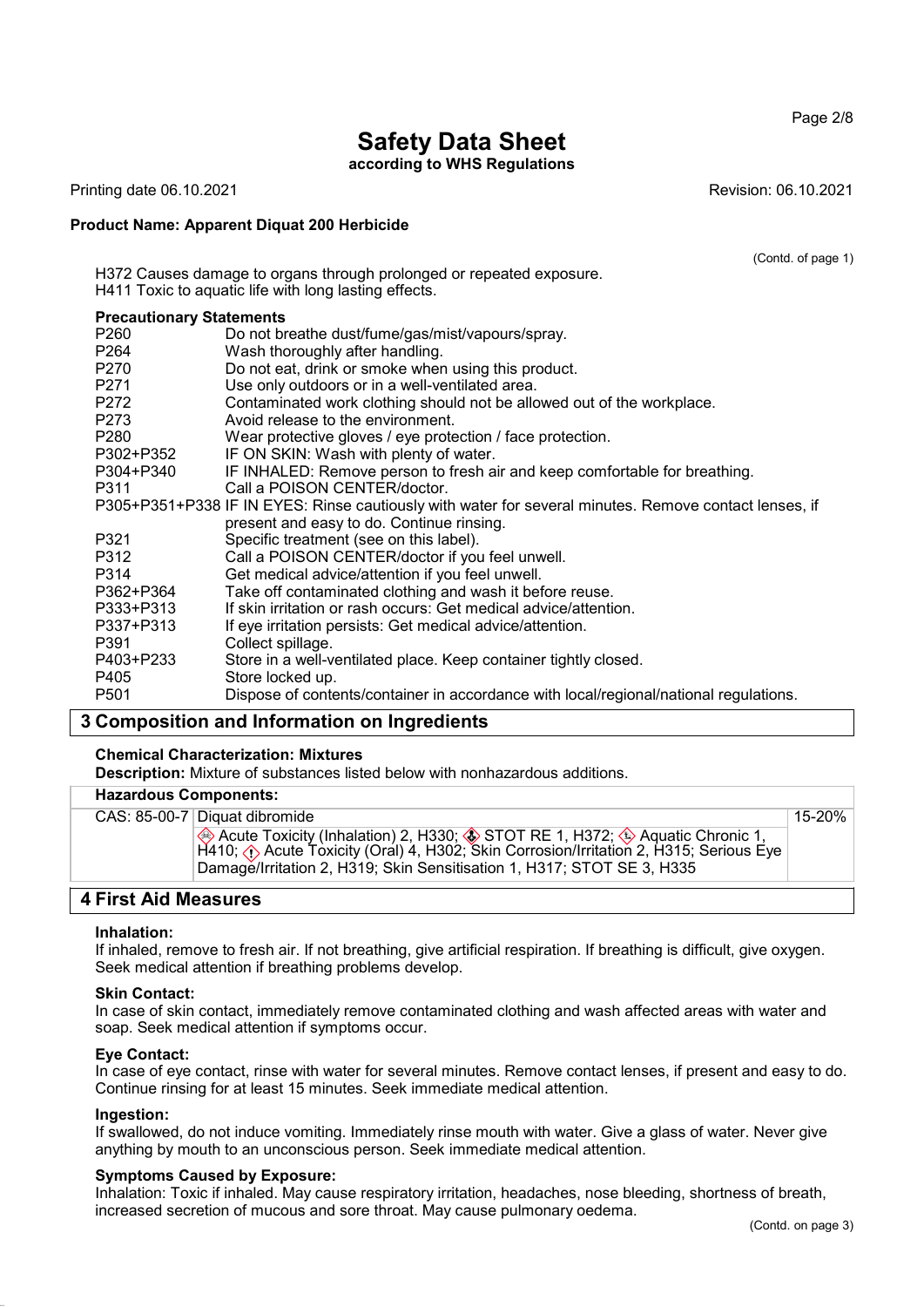Page 3/8

# Safety Data Sheet

according to WHS Regulations

Printing date 06.10.2021 Revision: 06.10.2021

### Product Name: Apparent Diquat 200 Herbicide

(Contd. of page 2)

Skin Contact: Causes skin irritation. May cause an allregic skin reaction.

Eye Contact: Causes serious eye irritation.

Ingestion: May be corrosive to the gastrointestinal tract, causing nausea, vomiting, diarrhoea, ulceration of the lips, throat and intestines, severe dehydration, changes in body fluid balances, kidney failure and liver damage.

# 5 Fire Fighting Measures

#### Suitable Extinguishing Media:

Small fires: Water spray, alcohol-resistant foam, dry chemical or carbon dioxide. Do not use a solid water stream as it may scatter and spread fire.

Large fires: Use alcohol-resistant foam. Do not use a solid water stream as it may scatter and spread fire.

#### Specific Hazards Arising from the Chemical:

Hazardous combustion products include oxides of carbon, nitrogen, oxides of nitrogen, various, unidentified nitrogen compounds, hydrogen cyanide, bromine compounds, smoke and water. Product is not flammable.

Containers close to fire should be removed only if safe to do so. Use fine water spray to cool fire exposed containers.

Prevent run-off from fire fighting entering drains or water courses. HAZCHEM Code: 2X

#### Special Protective Equipment and Precautions for Fire Fighters:

When fighting a major fire wear self-contained breathing apparatus and protective equipment.

# 6 Accidental Release Measures

#### Personal Precautions, Protective Equipment and Emergency Procedures:

Wear approved respiratory protection, chemical resistant gloves, protective clothing and safety boots. Evacuate all non-essential personnel from affected area. Do not breathe vapours. Ensure adequate ventilation. Extinguish all sources of ignition. Avoid sparks and open flames. No smoking.

#### Environmental Precautions:

In the event of a major spill, prevent spillage from entering drains or water courses.

#### Methods and Materials for Containment and Cleaning Up:

Stop leak if safe to do so and absorb spill with sand, earth, vermiculite or some other absorbent material. If absorbent material is not available or spill is too large, create a dike to stop spill from spreading. Collect the spilled material and place into a suitable container for disposal.

# 7 Handling and Storage

#### Precautions for Safe Handling:

Use of safe work practices are recommended to avoid eye or skin contact and inhalation of vapours. Use only outdoors or in a well-ventilated area.

Food, beverages and tobacco products should not be stored or consumed where this material is in use. Always wash hands before smoking, eating, drinking or using the toilet. Wash contaminated clothing and other protective equipment before storage or re-use. Provide eyewash fountains and safety showers in close proximity to points of potential exposure.

#### Conditions for Safe Storage:

Store in a cool, dry and well ventilated area. Keep in original container, tightly closed when not in use. Protect from excessive heat and direct sunlight. Protect from physical damage. Check regularly for leaks or spills. Avoid contact with metals e.g. aluminium, zinc, iron.

(Contd. on page 4)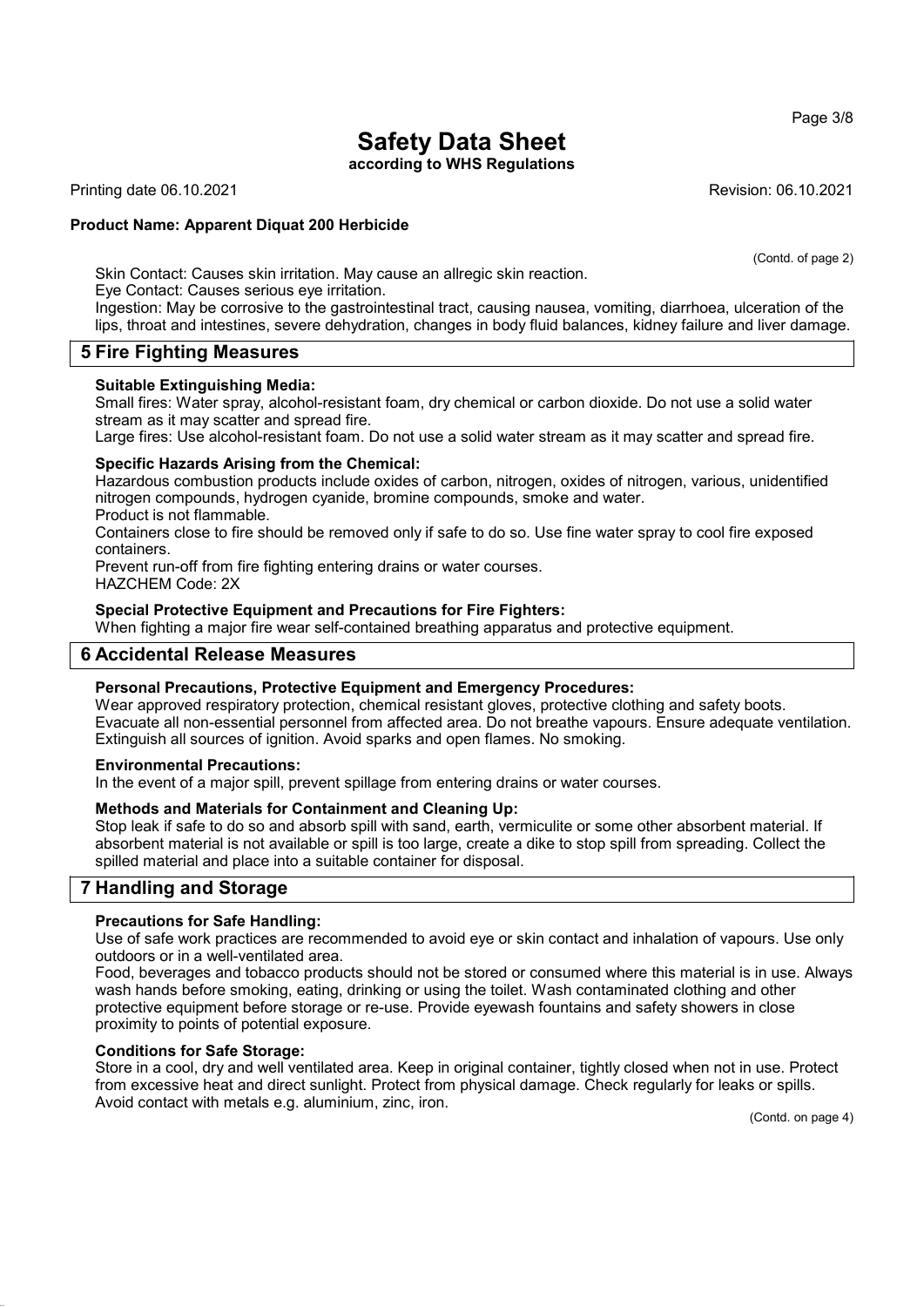according to WHS Regulations

Printing date 06.10.2021 **Revision: 06.10.2021** Revision: 06.10.2021

#### Product Name: Apparent Diquat 200 Herbicide

(Contd. of page 3)

# 8 Exposure Controls and Personal Protection

# Exposure Standards:

CAS: 85-00-7 Diquat dibromide

 $WES$  TWA: 0.5 mg/m<sup>3</sup>

Sen

#### Engineering Controls:

Maintain air concentration below occupational exposure standards, providing adequate ventilation.

#### Respiratory Protection:

Use an approved vapour respirator under conditions where exposure to the substance is apparent (e.g. generation of high concentrations of mist or vapour, inadequate ventilation, development of respiratory tract irritation) and engineering controls are not feasible. See Australian Standards AS/NZS 1715 and 1716 for more information.

#### Skin Protection:

PVC or rubber elbow-length gloves. See Australian/New Zealand Standard AS/NZS 2161 for more information. When selecting gloves for use against certain chemicals, the degradation resistance, permeation rate and permeation breakthrough time should be considered.

Occupational protective clothing including cotton overalls buttoned to the neck and wrist, washable hat (depending on conditions in which it has to be used, in particular as regards the period for which it is worn, which shall be determined on the basis of the seriousness of the risk, the frequency of exposure to the risk, the characteristics of the workstation of each worker and the performance of the protective clothing). See Australian/New Zealand Standard AS/NZS 4501 for more information.

#### Eye and Face Protection:

Safety glasses with top and side shields or goggles. See Australian/New Zealand Standards AS/NZS 1336 and 1337 for more information.

# 9 Physical and Chemical Properties

| <b>Appearance:</b>                                                |                          |
|-------------------------------------------------------------------|--------------------------|
| Form:                                                             | Liquid                   |
| Colour:                                                           | Dark red to brown        |
| Odour:                                                            | Non specific odour       |
| <b>Odour Threshold:</b>                                           | No information available |
| pH-Value (200 g/l) :                                              | 4 - 5                    |
| <b>Melting point/freezing point:</b>                              | approx. $0^{\circ}$ C    |
| <b>Initial Boiling Point/Boiling Range:</b>                       | approx. 100 °C           |
| <b>Flash Point:</b>                                               | No information available |
| <b>Flammability:</b>                                              | Product is not flammable |
| <b>Auto-ignition Temperature:</b>                                 | No information available |
| <b>Decomposition Temperature:</b>                                 | No information available |
| <b>Explosion Limits:</b>                                          |                          |
| Lower:                                                            | No information available |
| Upper:                                                            | No information available |
| <b>Vapour Pressure:</b>                                           | No information available |
| <b>Relative Density:</b>                                          | approx. 1.2              |
| <b>Vapour Density:</b>                                            | No information available |
| <b>Evaporation Rate:</b>                                          | No information available |
| <b>Solubility in Water:</b>                                       | Completely soluble       |
| Partition Coefficient (n-octanol/water): No information available |                          |

Page 4/8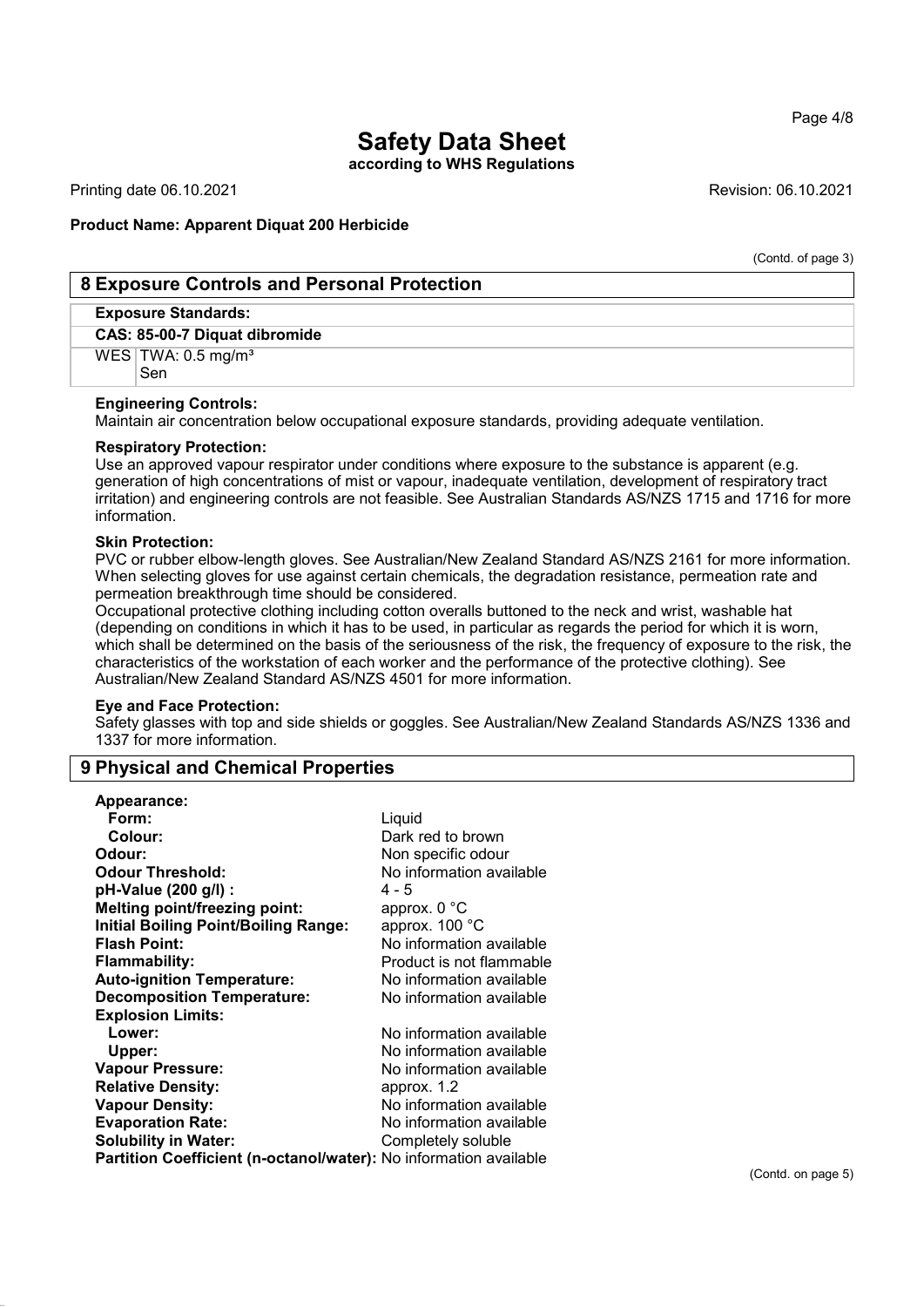according to WHS Regulations

Printing date 06.10.2021 Revision: 06.10.2021

# Product Name: Apparent Diquat 200 Herbicide

(Contd. of page 4)

# 10 Stability and Reactivity

Possibility of Hazardous Reactions: Hazardous polymerisation will not occur.

Chemical Stability: Stable at ambient temperature and under normal conditions of storage and use.

Conditions to Avoid: Excessive heat and direct sunlight.

Incompatible Materials: Corrosive to metals e.g. aluminium, zinc, iron.

#### Hazardous Decomposition Products:

Oxides of carbon, nitrogen, oxides of nitrogen, various, unidentified nitrogen compounds, hydrogen cyanide, bromine compounds, smoke and water.

# 11 Toxicological Information

#### Toxicity:

| LD50/LC50 Values Relevant for Classification: |      |                                        |
|-----------------------------------------------|------|----------------------------------------|
| CAS: 85-00-7 Diquat dibromide                 |      |                                        |
| Oral                                          | LD50 | 550 mg/kg (rat)                        |
| Dermal                                        | LD50 | >5,000 mg/kg (rat)                     |
|                                               |      | 400-500 mg/kg (rabbit)                 |
|                                               |      | Inhalation $ LC50/4 h 0.64 mg/l$ (rat) |

# Acute Health Effects

#### Inhalation:

Toxic if inhaled. May cause respiratory irritation, headaches, nose bleeding, shortness of breath, increased secretion of mucous and sore throat. May cause pulmonary oedema.

Skin: Causes skin irritation. May cause an allregic skin reaction.

Eye: Causes serious eye irritation.

#### Ingestion:

May be corrosive to the gastrointestinal tract, causing nausea, vomiting, diarrhoea, ulceration of the lips, throat and intestines, severe dehydration, changes in body fluid balances, kidney failure and liver damage.

Skin Corrosion / Irritation: Causes skin irritation.

Serious Eye Damage / Irritation: Causes serious eye irritation.

Respiratory or Skin Sensitisation: May cause an allergic skin reaction.

Germ Cell Mutagenicity: Based on classification principles, the classification criteria are not met.

Carcinogenicity: This product does NOT contain any IARC listed chemicals.

Reproductive Toxicity: Based on classification principles, the classification criteria are not met.

Specific Target Organ Toxicity (STOT) - Single Exposure: May cause respiratory irritation.

#### Specific Target Organ Toxicity (STOT) - Repeated Exposure:

Causes damage to organs through prolonged or repeated exposure.

Aspiration Hazard: Based on classification principles, the classification criteria are not met.

#### Chronic Health Effects:

Prolonged exposure or delayed treatment may cause permanent eye damage. May cause loss of appetite, decreased growth, lung changes, skin inflammation, changes to fingernails and damage to the kidneys.

Existing Conditions Aggravated by Exposure: No data available.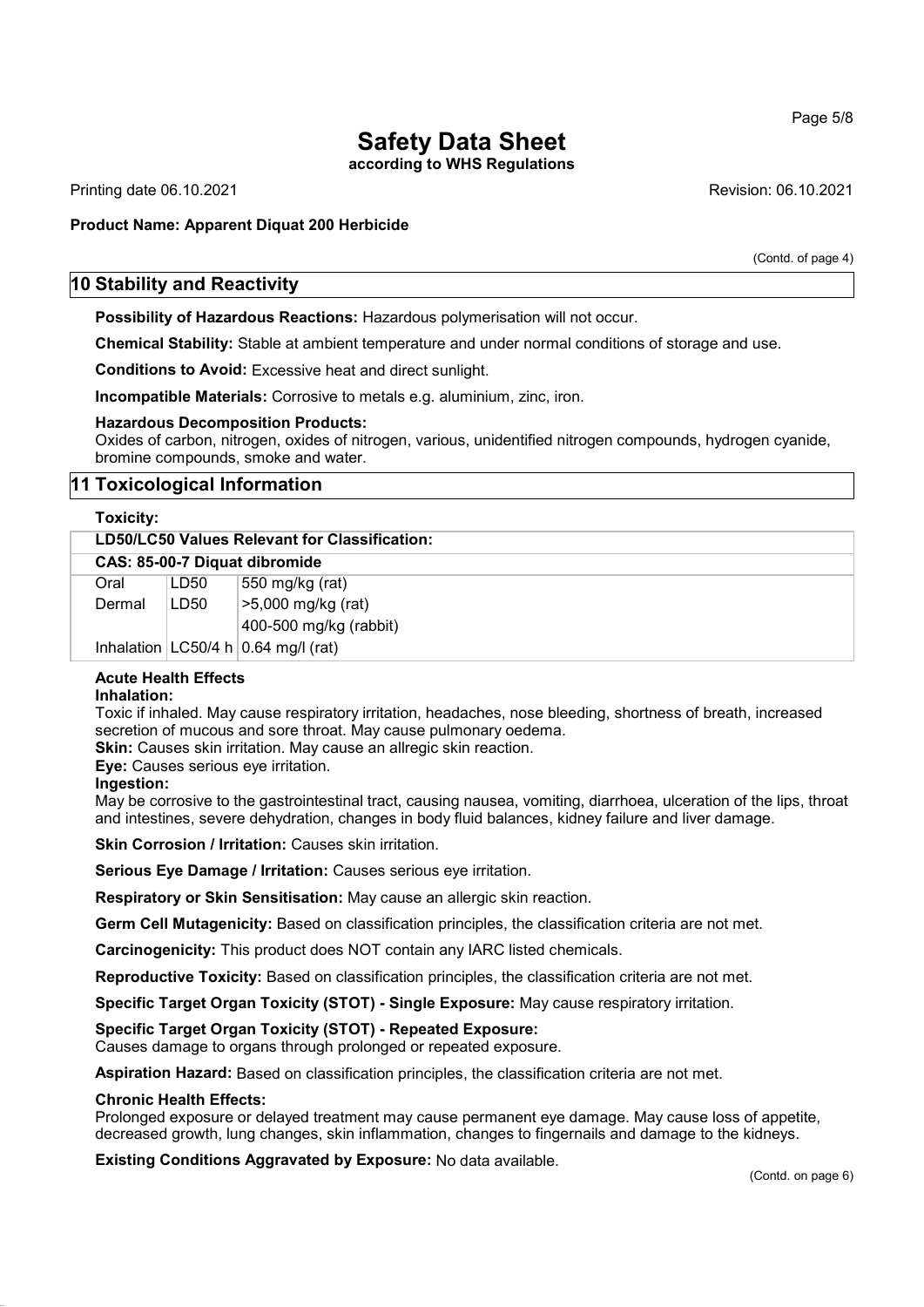according to WHS Regulations

Printing date 06.10.2021 **Revision: 06.10.2021** Revision: 06.10.2021

#### Product Name: Apparent Diquat 200 Herbicide

(Contd. of page 5)

### Additional toxicological information:

The Australian Acceptable Daily Intake (ADI) for diquat for a human is 0.002 mg/kg/day, set for the public for daily, lifetime exposure. This is based on the NOAEL of 0.2 mg/kg/day, the level determined to show no effects during long term exposure for the most sensitive indicators and the most sensitive species. (Ref: Australian Pesticides and Veterinary Medicines Authority, 'Acceptable Daily Intakes for Agricultural and Veterinary Chemicals', 2021).

# 12 Ecological Information

#### Ecotoxicity:

Non-toxic to bees. Moderately toxic to birds. Diquat dibromide: LD50 200-400 mg/kg (hen) LD50 564 mg/kg (mallard duck) LC50/ 5 day dietary 1300 ppm (japanese quail)

#### Aquatic toxicity:

Toxic to aquatic life with long lasting effects.

#### CAS: 85-00-7 Diquat dibromide

IC50/96 h (static) 21 mg/l (rainbow trout) EC50/48 h  $\vert$  5.9 mg/l (daphnia)

#### Persistence and Degradability:

Highly persistent, diquat half life in soil: >1000 days. May accumulate in soil.

Bioaccumulative Potential: Bioaccumulation is not expected to occur.

Mobility in Soil: If it enters soil, it will adsorb to soil particles and will not be mobile.

Other adverse effects: No further relevant information available.

### 13 Disposal Considerations

Disposal Methods and Containers: Dispose according to applicable local and state government regulations.

Special Precautions for Landfill or Incineration: Please consult your state Land Waste Management Authority for more information.

#### 14 Transport Information

| <b>UN Number</b><br>ADG, IMDG, IATA               | UN3016                                                                                 |
|---------------------------------------------------|----------------------------------------------------------------------------------------|
| <b>Proper Shipping Name</b><br><b>ADG</b>         | BIPYRIDILIUM PESTICIDE, LIQUID, TOXIC (Diquat<br>dibromide), ENVIRONMENTALLY HAZARDOUS |
| <b>IMDG</b>                                       | BIPYRIDILIUM PESTICIDE, LIQUID, TOXIC (Diquat<br>dibromide), MARINE POLLUTANT          |
| <b>IATA</b>                                       | BIPYRIDILIUM PESTICIDE, LIQUID, TOXIC (Diquat<br>dibromide)                            |
| <b>Dangerous Goods Class</b><br><b>ADG Class:</b> | 6.1 Toxic substances.                                                                  |

(Contd. on page 7)

#### Page 6/8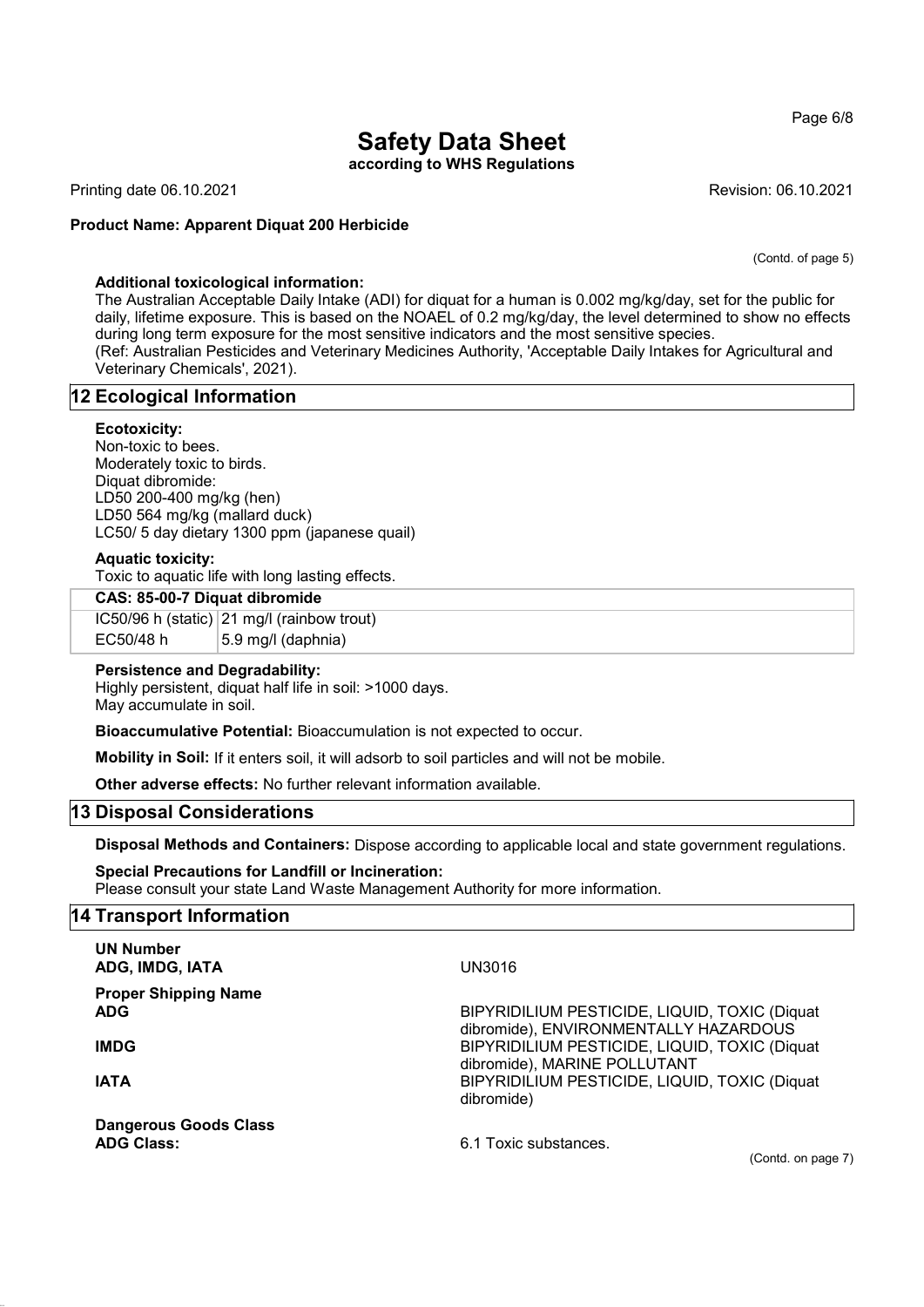according to WHS Regulations

Printing date 06.10.2021 Revision: 06.10.2021

#### Product Name: Apparent Diquat 200 Herbicide

|                                                                             |                        | (Contd. of page 6) |
|-----------------------------------------------------------------------------|------------------------|--------------------|
| <b>Subsidiary Risk:</b>                                                     |                        |                    |
| <b>Packing Group:</b><br>ADG, IMDG, IATA                                    | Ш                      |                    |
| <b>Marine pollutant:</b>                                                    | Symbol (fish and tree) |                    |
| <b>EMS Number:</b>                                                          | $F-A, S-A$             |                    |
| <b>Hazchem Code:</b>                                                        | 2X                     |                    |
| <b>Special Provisions:</b>                                                  | 61, 223, 274           |                    |
| <b>Limited Quantities:</b>                                                  | 5L                     |                    |
| Packagings & IBCs - Packing Instruction:                                    | P001, IBC03, LP01      |                    |
| Packagings & IBCs - Special Packing Provisions: None                        |                        |                    |
| <b>Portable Tanks &amp; Bulk Containers - Instructions: T7</b>              |                        |                    |
| <b>Portable Tanks &amp; Bulk Containers - Special</b><br><b>Provisions:</b> | TP2, TP28              |                    |
|                                                                             |                        |                    |

# 15 Regulatory Information

Australian Inventory of Industrial Chemicals: All ingredients are listed.

Standard for the Uniform Scheduling of Medicines and Poisons (SUSMP) - Poison Schedule: Poisons Schedule: 6 Australian Pesticides and Veterinary Medicines Authority:

This product is registered with the Australian Pesticides and Veterinary Medicines Authority. APVMA number 83557.

# 16 Other Information

#### Date of Preparation or Last Revision: 06.10.2021

**Prepared by:** MSDS.COM.AU Pty Ltd www.msds.com.au

#### Abbreviations and acronyms:

ADG: Australian Dangerous Goods IMDG: International Maritime Code for Dangerous Goods IATA: International Air Transport Association GHS: Globally Harmonised System of Classification and Labelling of Chemicals CAS: Chemical Abstracts Service (division of the American Chemical Society) LC50: Lethal concentration, 50 percent LD50: Lethal dose, 50 percent IARC: International Agency for Research on Cancer STEL: Short Term Exposure Limit TWA: Time Weighted Average NES: National Exposure Standard (Safe Work Australia - Workplace Exposure Standards For Airborne Contaminants) Acute Toxicity (Oral) 4: Acute toxicity – Category 4 Acute Toxicity (Inhalation) 2: Acute toxicity – Category 2 Acute Toxicity (Inhalation) 3: Acute toxicity – Category 3 Skin Corrosion/Irritation 2: Skin corrosion/irritation – Category 2 Serious Eye Damage/Irritation 2: Serious eye damage/eye irritation – Category 2 Eye Irrit. 2A: Serious eye damage/eye irritation – Category 2A Skin Sensitisation 1: Skin sensitisation, Hazard Category 1 STOT SE 3: Specific target organ toxicity (single exposure) – Category 3 STOT RE 1: Specific target organ toxicity (repeated exposure) – Category 1 Aquatic Chronic 1: Hazardous to the aquatic environment, long-term (Chronic). Category 1 Aquatic Chronic 2: Hazardous to the aquatic environment, long-term (Chronic). Category 2